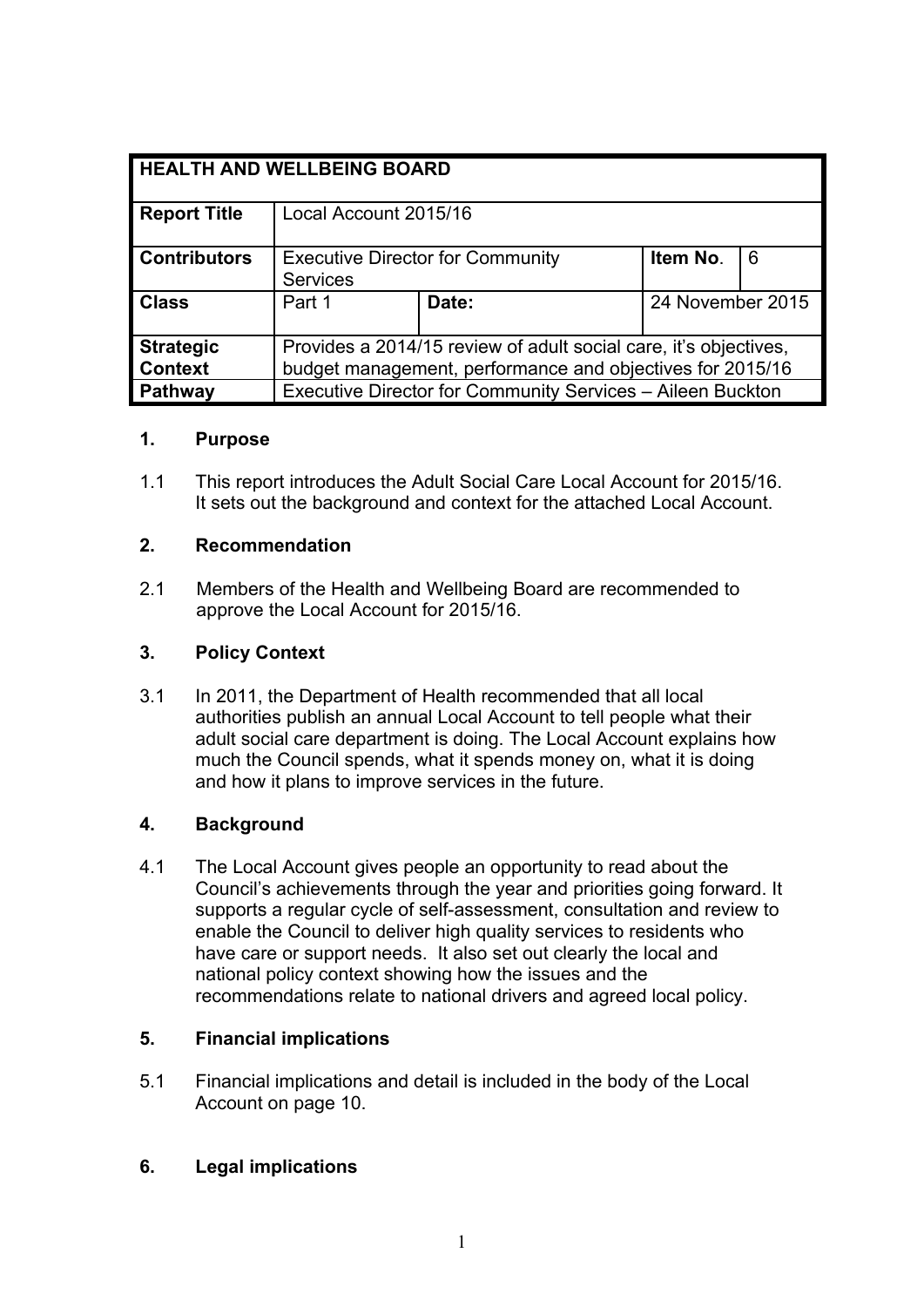6.1 Members of the Board are reminded that under Section 195 Health and Social Care Act 2012, Health and Wellbeing Boards are under a duty to encourage integrated working between the persons who arrange for health and social care services in the area.

### **7. Crime and Disorder Implications**

7.1 There are no Crime and Disorder implications

## **8. Equalities Implications**

- 8.1 The Equality Act 2010 (the Act) introduced a new public sector equality duty (the equality duty or the duty). It covers the following nine protected characteristics: age, disability, gender reassignment, marriage and civil partnership, pregnancy and maternity, race, religion or belief, sex and sexual orientation.
- 8.2 In summary, the Council must, in the exercise of its functions, have due regard to the need to:
	- eliminate unlawful discrimination, harassment and victimisation and other conduct prohibited by the Act.
	- advance equality of opportunity between people who share a protected characteristic and those who do not.
	- foster good relations between people who share a protected characteristic and those who do not.
- 8.3 The duty continues to be a "have regard duty", and the weight to be attached to it is a matter for the Mayor, bearing in mind the issues of relevance and proportionality. It is not an absolute requirement to eliminate unlawful discrimination, advance equality of opportunity or foster good relations.
- 8.4 The Equality and Human Rights Commission has recently issued Technical Guidance on the Public Sector Equality Duty and statutory guidance entitled "Equality Act 2010 Services, Public Functions & Associations Statutory Code of Practice". The Council must have regard to the statutory code in so far as it relates to the duty and attention is drawn to Chapter 11 which deals particularly with the equality duty. The Technical Guidance also covers what public authorities should do to meet the duty. This includes steps that are legally required, as well as recommended actions. The guidance does not have statutory force but nonetheless regard should be had to it, as failure to do so without compelling reason would be of evidential value. The statutory code and the technical guidance can be found at:

[http://www.equalityhumanrights.com/legal-and-policy/equality](http://www.equalityhumanrights.com/legal-and-policy/equality-act/equality-act-%20%20codes-of-practice-and-technical-guidance/)[act/equality-act- codes-of-practice-and-technical-guidance/](http://www.equalityhumanrights.com/legal-and-policy/equality-act/equality-act-%20%20codes-of-practice-and-technical-guidance/)